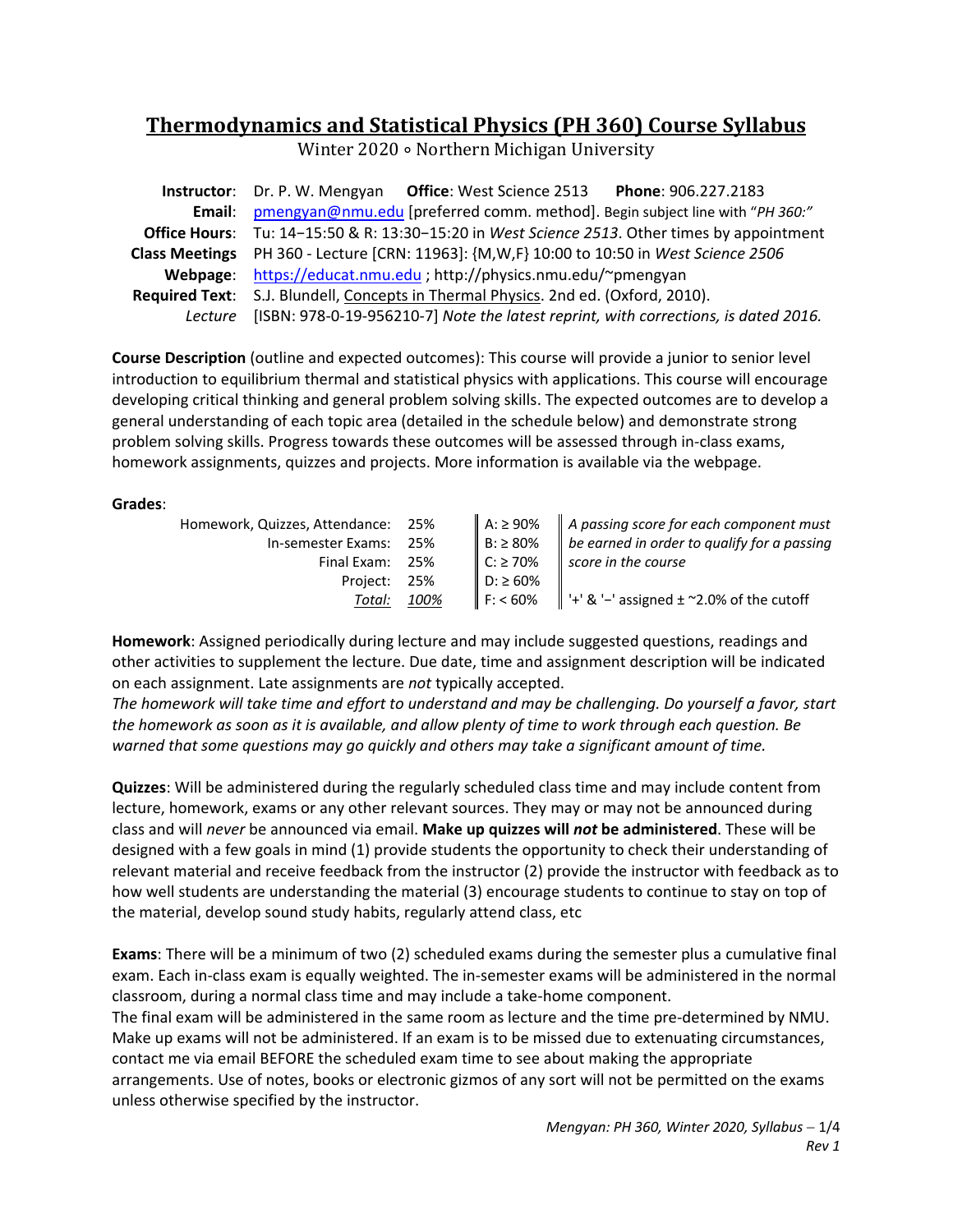**Project:** Each student will complete a project that includes a formal scientific paper (*PRL*‐style formatting with 4‐page limit) and 12+3 minute presentation. These projects will be based on concepts related to the course. The final project will be due around the last week of the course. Final papers are to be submitted no later than 17:00 the business day immediately preceding the first scheduled talk. Additional details regarding formatting, content, style and other expectations will be discussed in class.

#### **Other Requirements and Important Notes:**

## ‐ **Attendance**:

You are expected to be in every class and on time. Absences will be excused for officially sanctioned university events, illness (documentation *may* be required), court appearance (plaintiff, defendant, witness, juror – documentation is required), family emergencies (at the discretion of the instructor and may require appropriate documentation).

If something occurs that you feel should be grounds for being excused it is your responsibility to contact your instructor, in writing, PRIOR to the absence (if possible, or as soon as possible after the absence) to discuss the situation. Excused absences for situations beyond the purview of NMU policy are at the sole discretion of the instructor, will be evaluated confidentially, on a case‐by‐case basis and confirmed in writing.

An excused absence does not necessarily excuse you from completing the work. Arrangements for a planned excused absence, if possible, should be finalized (with written confirmation between student and instructor) no later than one business day before the planned absence, if possible. Otherwise, establish contact with the instructor as soon as reasonably possible.

## ‐ **Submitted work:**

Unless otherwise specified by the instructor, any work submitted for credit must be on standard size clean loose leaf paper (i.e. not torn from a notebook, not covered in mysterious substances), clearly labeled and well organized. For homework, each question should be started on a fresh sheet of paper and writing should be on only one side per page.

#### ‐ **MATLAB**:

is to be used for any data analysis and plotting needs, including homework unless specifically stated otherwise. If you use MATLAB to assist you in solving a question submitted for credit for anything more complicated than what could be otherwise easily done on a handheld calculator, a clean version of the m‐file, command output and any relevant figures must be submitted with the assignment. Exceptions to this rule can be made in the event where Maple is the more appropriate tool, but require instructor approval if it an assignment submitted for credit.

#### - **Late Assignments:**

Late work is not generally accepted. Should something arise that will prohibit you from submitting work on time, talk to your instructor as soon as you recognize there may be an issue.

# - **ADA Statement**:

In compliance with the ADA and university policy, *"If you have a need for disability‐related accommodations or services, please inform the Coordinator of Disability Services in the Dean of Students Office at 2101 C. B. Hedgcock Building (227‐1737 or disserv@nmu.edu). Reasonable and effective accommodations and services will be provided to students if requests are made in a timely manner, with appropriate documentation, in accordance with federal, state, and University guidelines."*

# - **Religious Holidays**:

Pursuant to university policy, a student who intends to observe a religious holy day should make that intention known, in writing, to the instructor prior to an absence. A student who is absent from a class, exam or exercise for the observance of a religious holy day shall be allowed to complete an assignment or exam scheduled for that day within a reasonable time around that absence.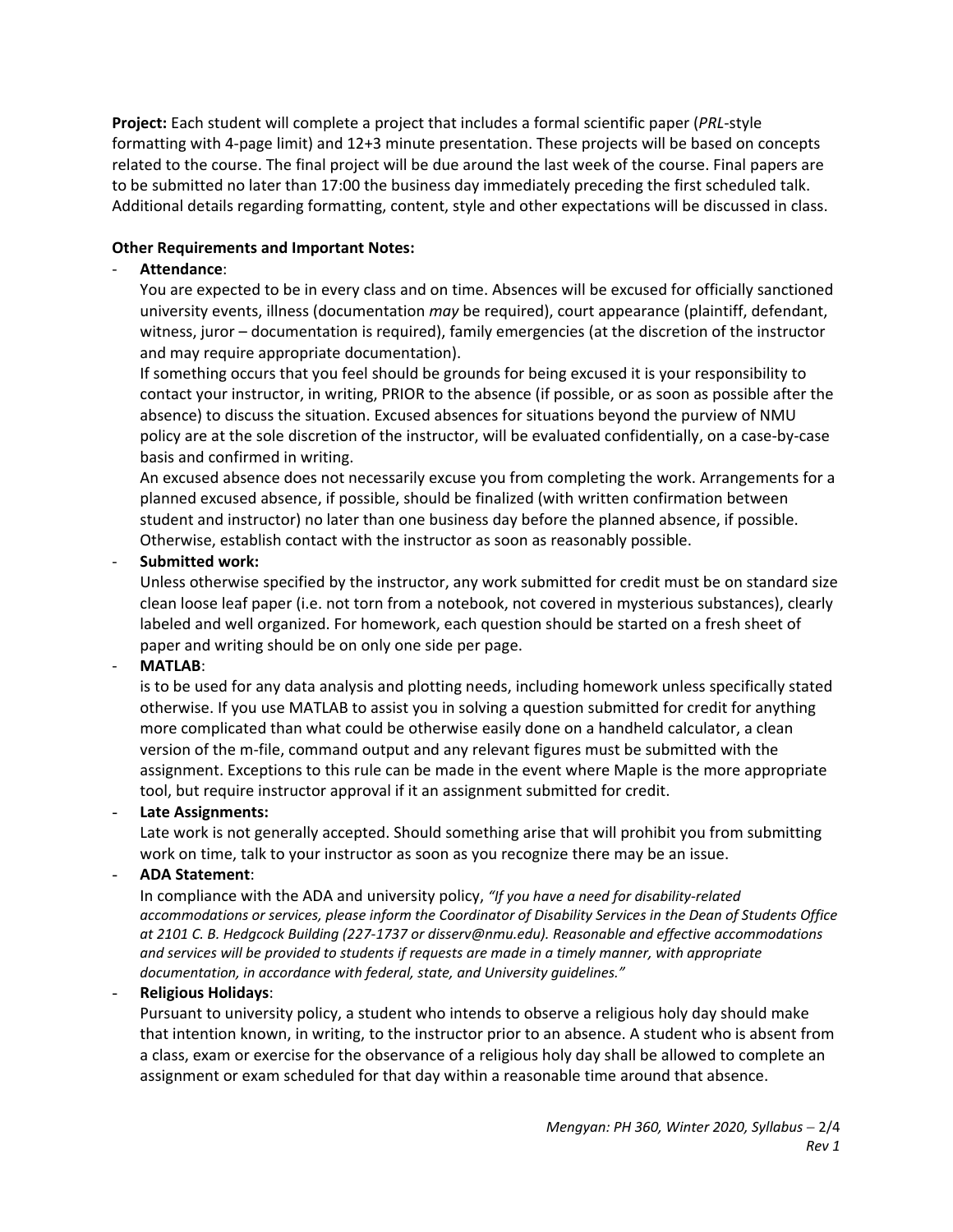## - **Academic Integrity**:

Section 2.3.1 of the NMU Student Handbook discusses scholastic dishonesty; all of which will be upheld in all aspects of this course. Academic dishonesty will not be tolerated.

- **Appropriate behavior**: I expect students to behave in a respectful, considerate and courteous fashion in any activity related to this course (e.g. Lecture, lab, discussion, office hours etc). Rude, disrespectful or disruptive behavior will *never* be tolerated.

# **Final Notes and Suggestions to Succeed**:

- **Course Assistance**: A plethora of options are available to support your success in this course (e.g. Lecture [Dr. Mengyan], discussion via class, office hours, email or special appointment), your textbook, the library, other text books and your classmates. Take advantage of the available resources. DO NOT HESTIATE TO ASK QUESTIONS AS THEY ARISE!
- Preparation is the key!
	- o Read your book material before AND after we discuss it in class
	- o Take good notes during lecture (reorganize and rewrite if necessary)
	- o Study your notes
	- o Take advantage of available resources (e.g. *actually* attend class, read the book)
	- o If something is unclear during lecture or your own studying, ASK ABOUT IT!
- Homework and supplemental work:
	- o Start your homework assignments as early as possible
	- $\circ$  Read the homework questions when they are available before the related material is presented in class; familiarity with the questions will help you associate the relevant concepts as they are introduced in lecture, lab and while you read the material
	- o Give yourself plenty of time to complete the assignments as you will likely need to think carefully about the questions, review the relevant sections of the text or your notes and then work towards a solution
	- o Use a dedicated notebook to *fully* work out homework and supplemental questions
- Studying for any exam should be an ongoing exercise. Structured reviews of material built into your schedule promotes better long‐term retention and higher understanding of the material
- I cannot stress enough: ASK QUESTIONS WHEN YOU HAVE THEM!